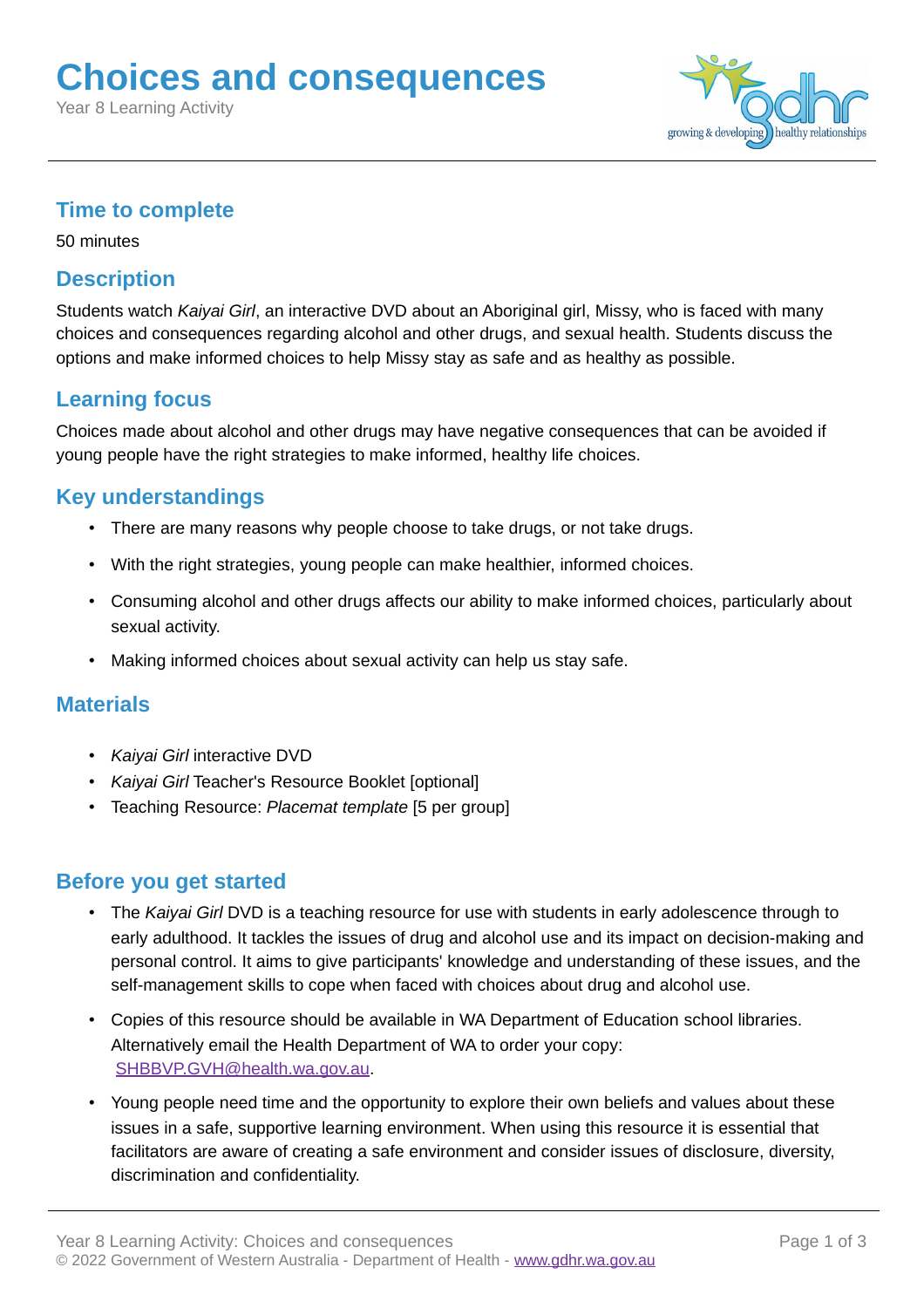Year 8 Learning Activity

- Alcohol and other drugs remain predominant in youth culture today. It is important for young people to learn to be responsible when experimenting with alcohol and other drugs, and avoiding sexual intercourse and other risk taking behaviours while under the influence. Refer to the [Alcohol, other](http://gdhr.wa.gov.au/-/alcohol-other-drugs-and-sex)  [drugs and sex](http://gdhr.wa.gov.au/-/alcohol-other-drugs-and-sex) Guide for further details.
- It is possible that a student has been involved in a traumatic experience relating to alcohol and other drugs and sex. It is important that teachers are familiar with the Guide: [Dealing with disclosures](http://gdhr.wa.gov.au/guides/what-to-teach/dealing-with-disclosures) and have a risk management strategy in place.

# **Learning activities**

## **Whole Class**

This activity introduces the *Kaiyai Girl* interactive DVD which addresses issues of drug and alcohol use and its impact on decision-making and personal control.

- 1. Use the teaching strategy [think-pair-share](http://gdhr.wa.gov.au/learning/teaching-strategies/speaking-out/think-pair-share) to identify reasons why young people choose to use or not use drugs. Be prepared for many positive reasons that people use drugs, including young people. Ask:
	- *How can alcohol and other drugs affect our moods?*
	- *How can alcohol and other drugs affect our decision making?*
	- *How can alcohol and other drugs affect our perception of risk?*
	- *What are some unsafe things young people might do when they are in a relaxed mood, have poor decision making and have a reduced perception of risk?*
	- *What are some of the implications of having intoxicated sex?*
	- *Can these implications be long term as well as short term?*
- 2. Introduce *Kaiyai Girl* by giving a brief outline of the issues which will be raised in the DVD.
	- Inform the students that at every decision point in the DVD they will be asked to discuss in small groups what they think is the best choice and to explain why.
- 3. Discuss informed decision-making skills (e.g. weigh up pros and cons, take time, get advice, consider feelings of self and others) and take suggestions from students. Discuss instincts and feelings that may be experienced which raise awareness that a decision may have a negative or positive consequence. Consider physical feelings and how decisions can be made by following head, heart or gut instincts. Stress that considering all three instincts can result in making the safest decisions.
- 4. Start the DVD. Be ready to stop, start and choose menu options throughout the 30-minute film.

### **Optional activities:**